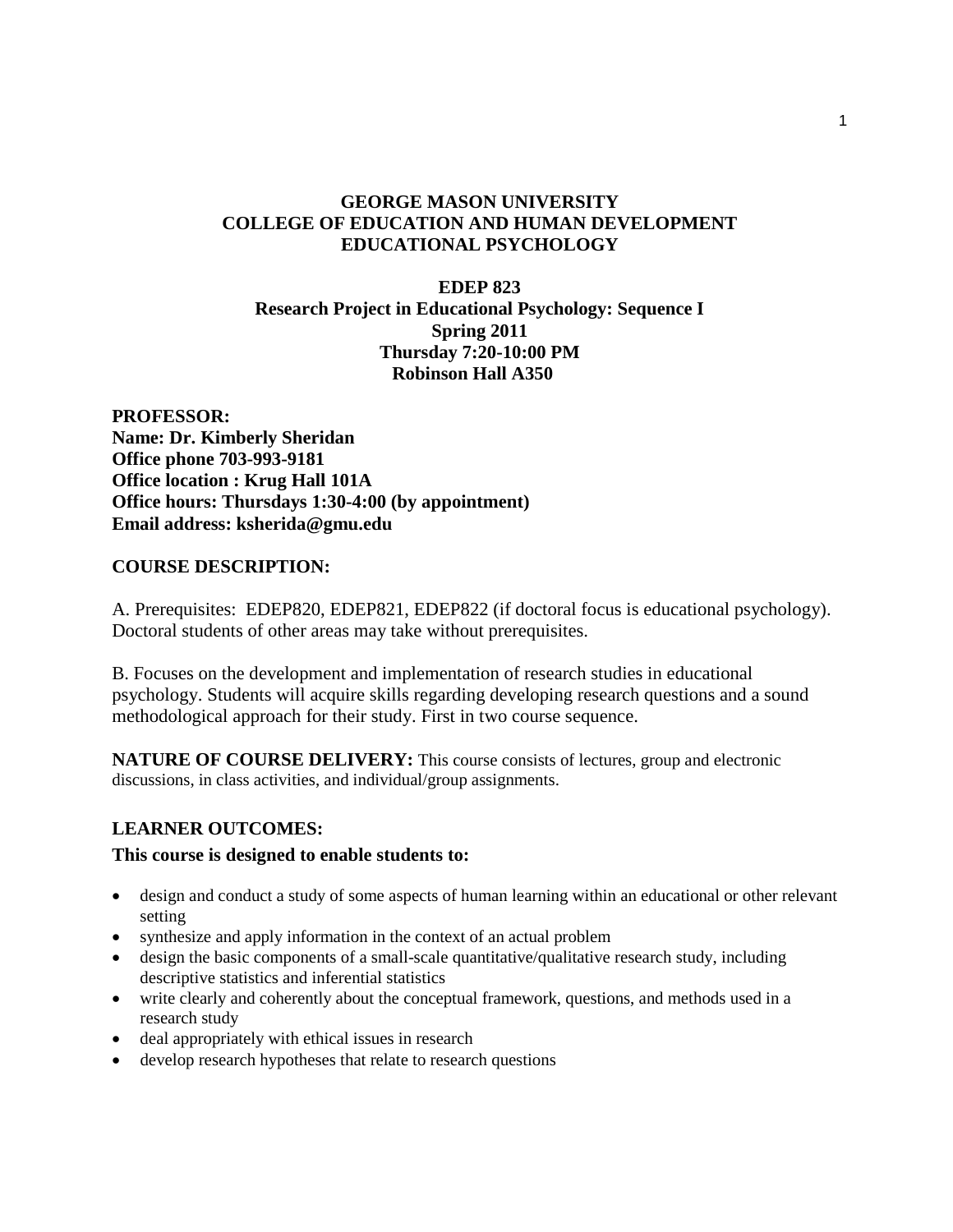- demonstrate an understanding of quantitative or qualitative research design through completion of a project
- identify threats to internal and external validity in simulated studies, and their own research design
- develop and reinforce their critical thinking, oral, and writing skills

# **PROFESSIONAL STANDARDS:**

The program goals are consistent with the following Learner-Centered Psychological Principles outlined by the American Psychological Association Presidential Task Force in Education (APA, Division 15).

- Principle 1: The Nature of Learning Process
- Principle 2: Goals of the Learning Process
- Principle 3: Construction of Knowledge
- Principle 4: Strategic Thinking
- Principle 5: Thinking about Thinking
- Principle 6: Context of Learning
- Principle 7: Motivational and Emotional Influences on Learning
- Principle 8: Intrinsic Motivation to Learn
- Principle 9: Effects of Motivation on Effort
- Principle 11: Social Influences on Learning
- Principle 13: Learning and Diversity

For more information please see:

American Psychological Association (1997). Learner-Centered Psychological Principles*:* 

*Guidelines for the Teaching of Educational Psychology in Teacher Education Programs*. Retrieved October 14, 2002 from [http://www.apa.org](http://www.apa.org/)

## **REQUIRED TEXTS:**

Creswell, J. W. (2007). Educational research: Planning, conducting, and evaluating quantitative and qualitative research. Pearson Education Inc: Upper Saddle River, NJ. 3rd Edition.

## **RECOMMENDED TEXTS:**

American Psychological Association. (2010). *Publication manual of the American* 

*Psychological Association* (6<sup>th</sup> ed). Washington, DC: Author.

# **COURSE REQUIREMENTS, PERFORMANCE-BASED ASSESSMENT, AND EVALUATION CRITERIA:**

## **A. Course Requirements**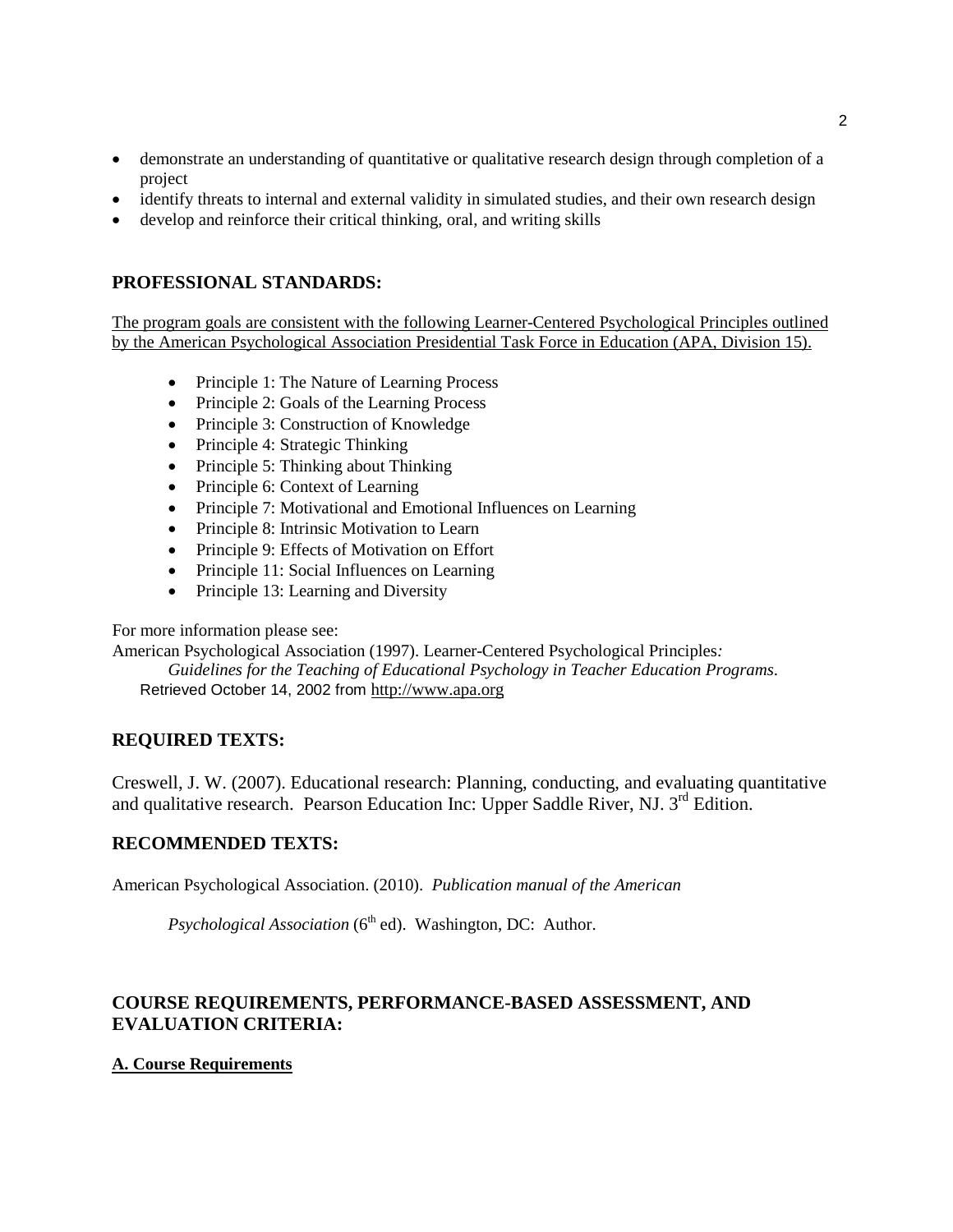It is expected that each of you will:

- 1. Read all assigned materials for the course
- 2. Critique, present/discuss assigned readings in class \*
- 3. Participate in classroom activities that reflect critical reading of materials
- 4. Write a research proposal and present in a poster session \*
- 5. Attend each class session

#### **B. Performance-based assessments**

```
Please see rubrics
```
**C. Course Evaluation**

**1. Research Project -Sequence I:** Students will write a research proposal that focuses in a specific content area of interest. The paper should include the following sections: (1) Statement of the Problem; (2) Purpose of the Study; (3) Significance of the Study; (4) Review of Literature; (5) Questions and/or Hypotheses; (6) Design: Methods and Procedures; (7) Sample; (8) Measures; and (9) Data Collection. The research proposal will be submitted as a final term paper, and it will be presented in a poster session at the end of the semester following APA presentation guidelines. Research papers must adhere to the APA Publication Manual Guidelines.

**2. Class participation and attendance policy:** Because of the importance of lecture and discussion to your total learning experience, I wish to encourage you to both attend and participate in class regularly. Attendance, punctuality, preparation, and active contribution to small and large group efforts are essential. These elements of your behavior will reflect the professional attitude implied in the course goals and will account for 10% of your course grade. With reference to the grading scale described later in this syllabus, you will note that this percentage is equivalent to a full letter grade. Students who must miss a class must notify the instructor (preferably in advance) and are responsible for completing all assignments and readings for the next class. Late assignments will not be accepted unless a serious emergency arises and the instructor is notified promptly.

#### **D. Grading Policy**

| Research Proposal/Presentation: Sequence I |                      |        |                        | 90 pts       |                        |  |
|--------------------------------------------|----------------------|--------|------------------------|--------------|------------------------|--|
| <b>Class Participation and Attendance</b>  |                      |        |                        |              | $10$ pts               |  |
| <b>TOTAL</b>                               |                      |        |                        |              | $100$ pts              |  |
| $A+$<br>$B+$                               | 98-100%<br>88 89.49% | A<br>B | 93 97.49%<br>83-87.49% | $A-$<br>$B-$ | 90-92.49%<br>80-82.49% |  |
| $\mathcal{C}_{\mathcal{C}}$                | 70 79.49%            | F      | below 70%              |              |                        |  |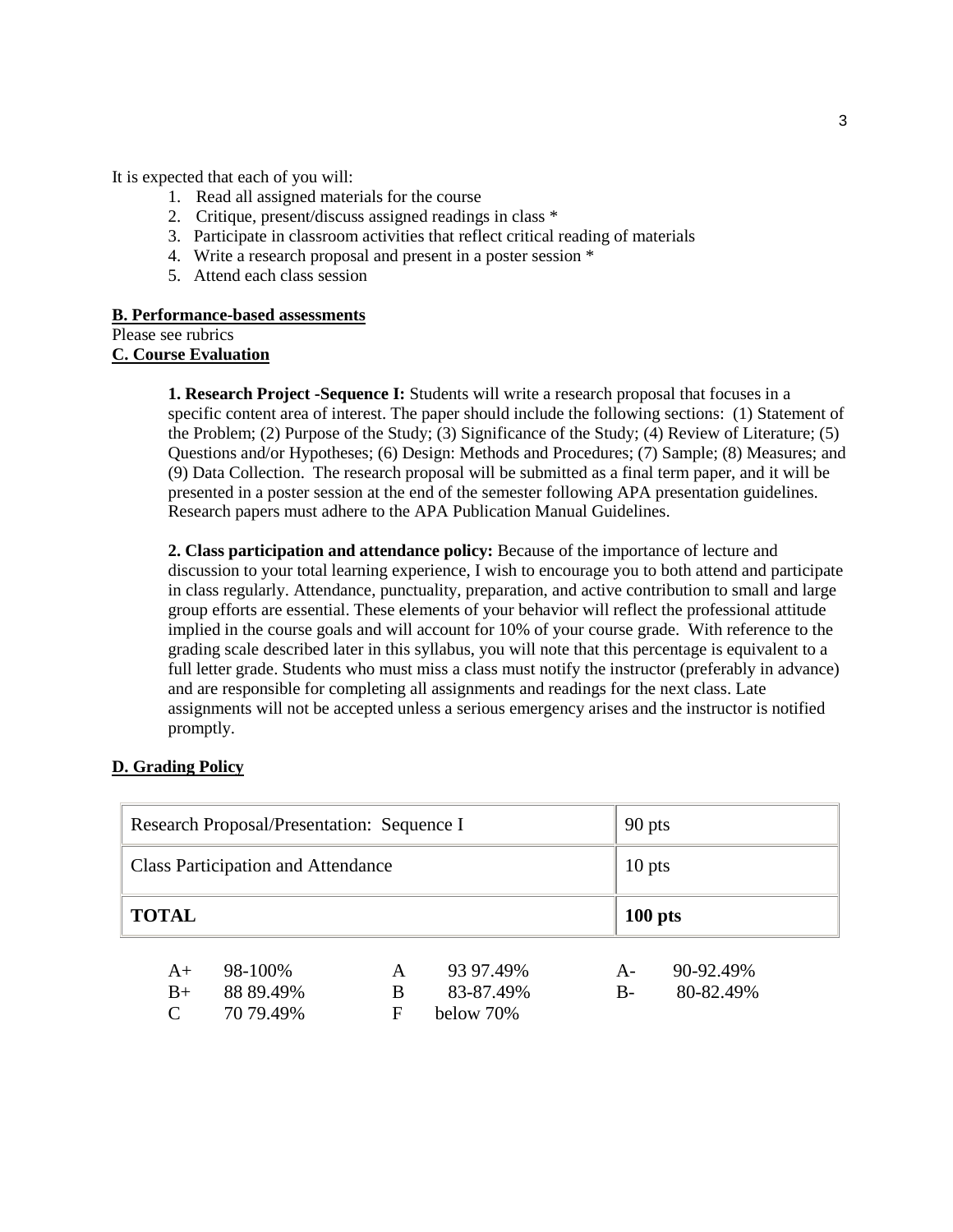### **COLLEGE OF EDUCATION AND HUMAN DEVELOPMENT**

#### Student Expectations

• Students must adhere to the guidelines of the George Mason University Honor Code [ See<http://academicintegrity.gmu.edu/honorcode/> ].

• Students with disabilities who seek accommodations in a course must be registered with the George Mason University Office of Disability Services (ODS) and inform their instructor, in writing, at the beginning of the semester [See [http://ods.gmu.edu/\]](http://ods.gmu.edu/).

• Students must follow the university policy for Responsible Use of Computing [See <http://universitypolicy.gmu.edu/1301gen.html> ].

• Students are responsible for the content of university communications sent to their George Mason University email account and are required to activate their account and check it regularly. All communication from the university, college, school, and program will be sent to students solely through their Mason email account.

• Students must follow the university policy stating that all sound emitting devices shall be turned off during class unless otherwise authorized by the instructor.

• Students are expected to exhibit professional behaviors and dispositions at all times.

#### Campus Resources

•The George Mason University Counseling and Psychological Services (CAPS) staff consists of professional counseling and clinical psychologists, social workers, and counselors who offer a wide range of services (e.g., individual and group counseling, workshops and outreach programs) to enhance students' personal experience and academic performance [See <http://caps.gmu.edu/>].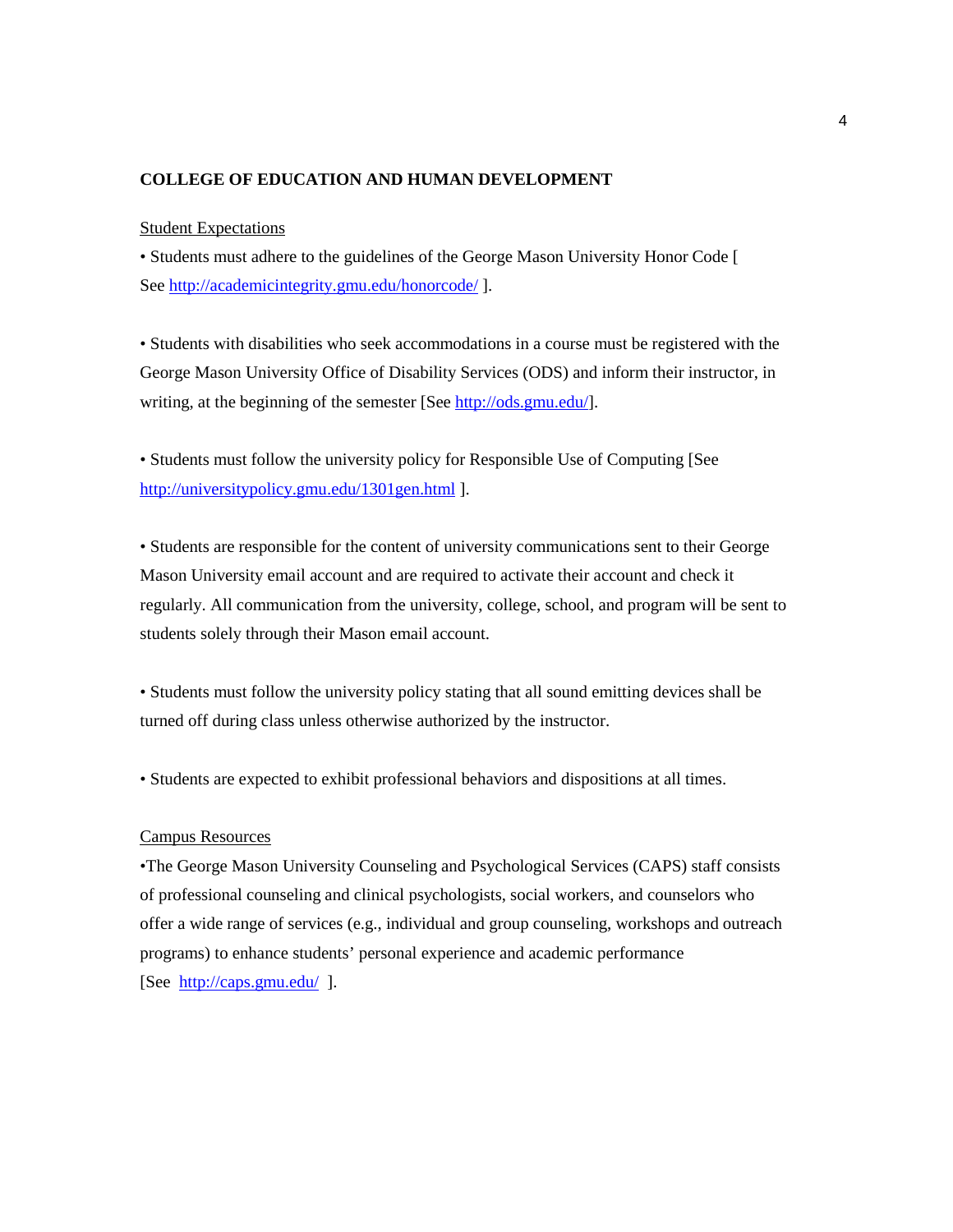•The George Mason University Writing Center staff provides a variety of resources and services (e.g., tutoring, workshops, writing guides, handbooks) intended to support students as they work to construct and share knowledge through writing [See [http://writingcenter.gmu.edu/\]](http://writingcenter.gmu.edu/).

• For additional information on the College of Education and Human Development, Graduate School of Education, please visit our website [See <http://gse.gmu.edu/>].

## **CLASS SCHEDULE**

# **Sequence I**

| <b>DATE</b> |       | TOPIC/READING/ASSIGNMENTS<br><b>DUE</b>                                                                                                                                                                                   | SUPPLEMENTAL READING                                                                           |
|-------------|-------|---------------------------------------------------------------------------------------------------------------------------------------------------------------------------------------------------------------------------|------------------------------------------------------------------------------------------------|
| 1/27        | WK. 1 | Review syllabus<br><b>Introduction and Overview</b><br>Creswell (2002) Chapter 1                                                                                                                                          | <b>American Psychological Association</b><br>(2001), Locke et. al. (1999), Wilkinson<br>(1991) |
| 2/3         | WK. 2 | Framing the Research Problem<br>Creswell (2002) Chapters $2 \& 3$                                                                                                                                                         | Wiersma (2009), Odom et al. (2005),                                                            |
| 2/10        | WK. 3 | Conducting a Literature Review<br>Creswell(2002) Chapter 4                                                                                                                                                                | Locke et al. (1999), Fitzgerald (2005).                                                        |
| 2/17        | WK. 4 | Reviewing and Summarizing<br><b>Empirical Research Articles</b><br>Creswell (2002) Chapter 10<br>Bring in annotated list of at least 5<br>empirical articles in your area of<br>interest, bring 1 full article to discuss | Walberg, (1986), Girden, (2001)                                                                |
| 2/24        | WK. 5 | Developing a Conceptual Framework<br>*Bring list of important things to<br>define/operationalize in your study<br>and your first attempts<br><b>Operational Definitions and</b><br>Constructs                             | Fueyo (1997), Slavin (2003), Wahlberg<br>(1986)<br>Charman (2000), Cronbach & Meehl (1995)     |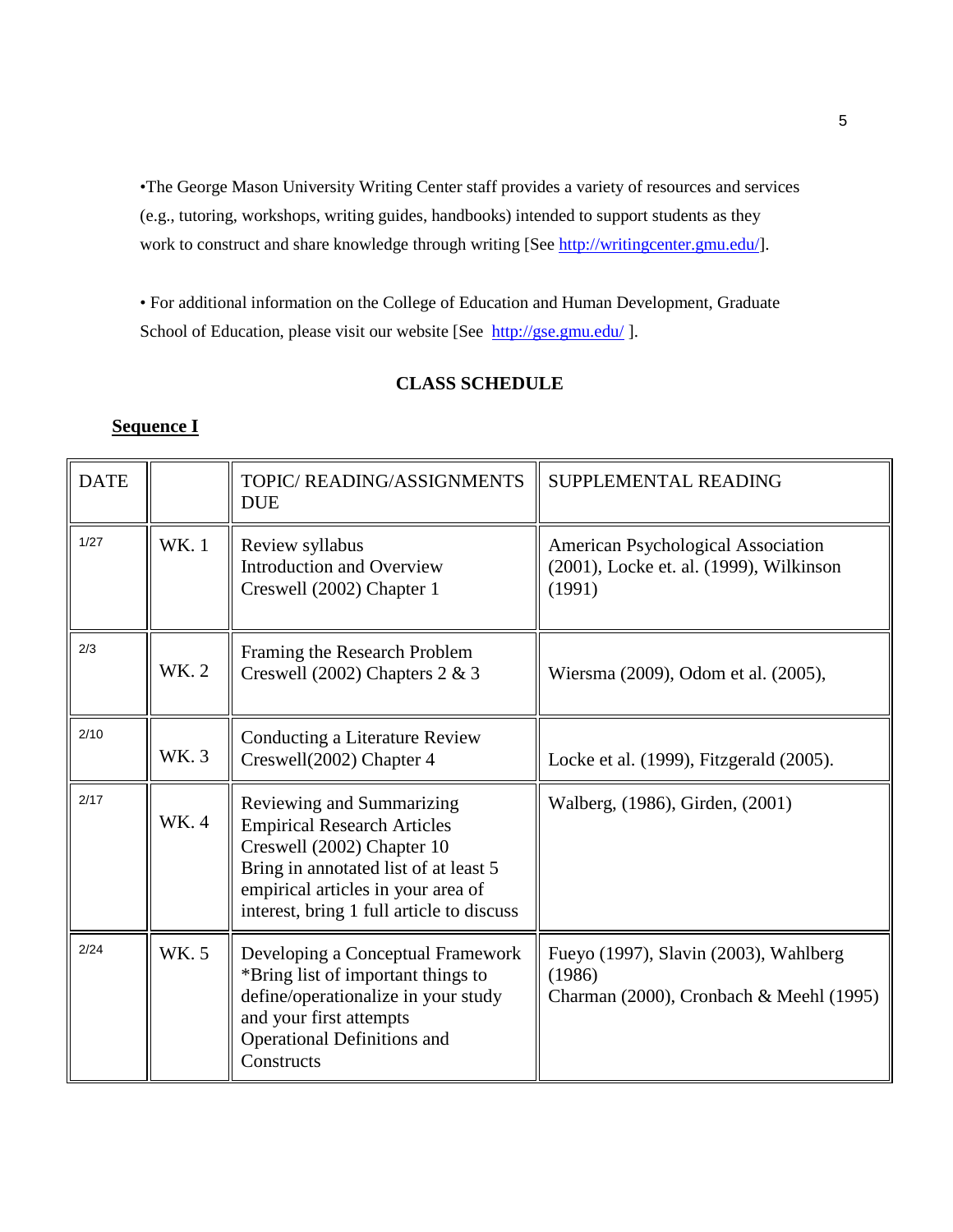|      |             | Creswell Ch 6 p 169-177                                                                                                                                                                                                                     |                                                                                 |
|------|-------------|---------------------------------------------------------------------------------------------------------------------------------------------------------------------------------------------------------------------------------------------|---------------------------------------------------------------------------------|
| 3/3  | WK. 6       | Research<br>Questions/Hypotheses/Formulations<br>Creswell (2002) Chapter 5                                                                                                                                                                  | Kerlinger (1979), Krathwohl (1988)                                              |
| 3/10 | WK.7        | Research Design: Quantitative<br>Approaches<br>Creswell (2002) Chapters 11,12,13                                                                                                                                                            | Barlow (1984), Green et. A. (1989),<br>Levin, O'Donnell, & Kratochwill, (2003). |
| 3/17 | WK8         | <b>SPRING BREAK</b>                                                                                                                                                                                                                         |                                                                                 |
| 3/24 | WK.9        | Design of Study: Qualitative and<br><b>Mixed Method Approaches</b><br>Creswell (2002) Chapters 14,15,17                                                                                                                                     | Maxwell (2005), Bogdan & Biklen (2007)                                          |
| 3/31 | WK. 10      | Selecting a Sample<br>Creswell (2002) Chapters 6, 7                                                                                                                                                                                         | Dewaele (2005), Kerlinger, (1979)                                               |
| 4/7  | <b>WK11</b> | <b>AERA-NO CLASSES</b>                                                                                                                                                                                                                      |                                                                                 |
| 4/14 | WK. 12      | <b>Selecting Measures</b><br>Creswell (2002) Chapter 6,7<br>Mental Measures Yearbook, Health<br>and Psychosocial Instruments,<br>database<br>(search for instruments relevant to<br>your topic, and then do lit search for<br>reviews/uses) | Cronbach & Meehl (1995) Messick (1989),<br>Jaeger, (1997)                       |
| 4/21 | WK. 13      | Data Collection<br>Creswell (2002) Chapter 6,7<br>Procedures                                                                                                                                                                                | Fontana & Frey, (1998)<br>Dewaele, (2005)                                       |
| 4/28 | WK. 14      | <b>Introduction to Human Subjects</b><br>Review: Writing an IRB proposal<br>Creswell(2002) Review Ch 6 p159-<br>161, Ch 7 191-192<br>Human Subjects Website at GMU,<br>Download HSRB submission form                                        |                                                                                 |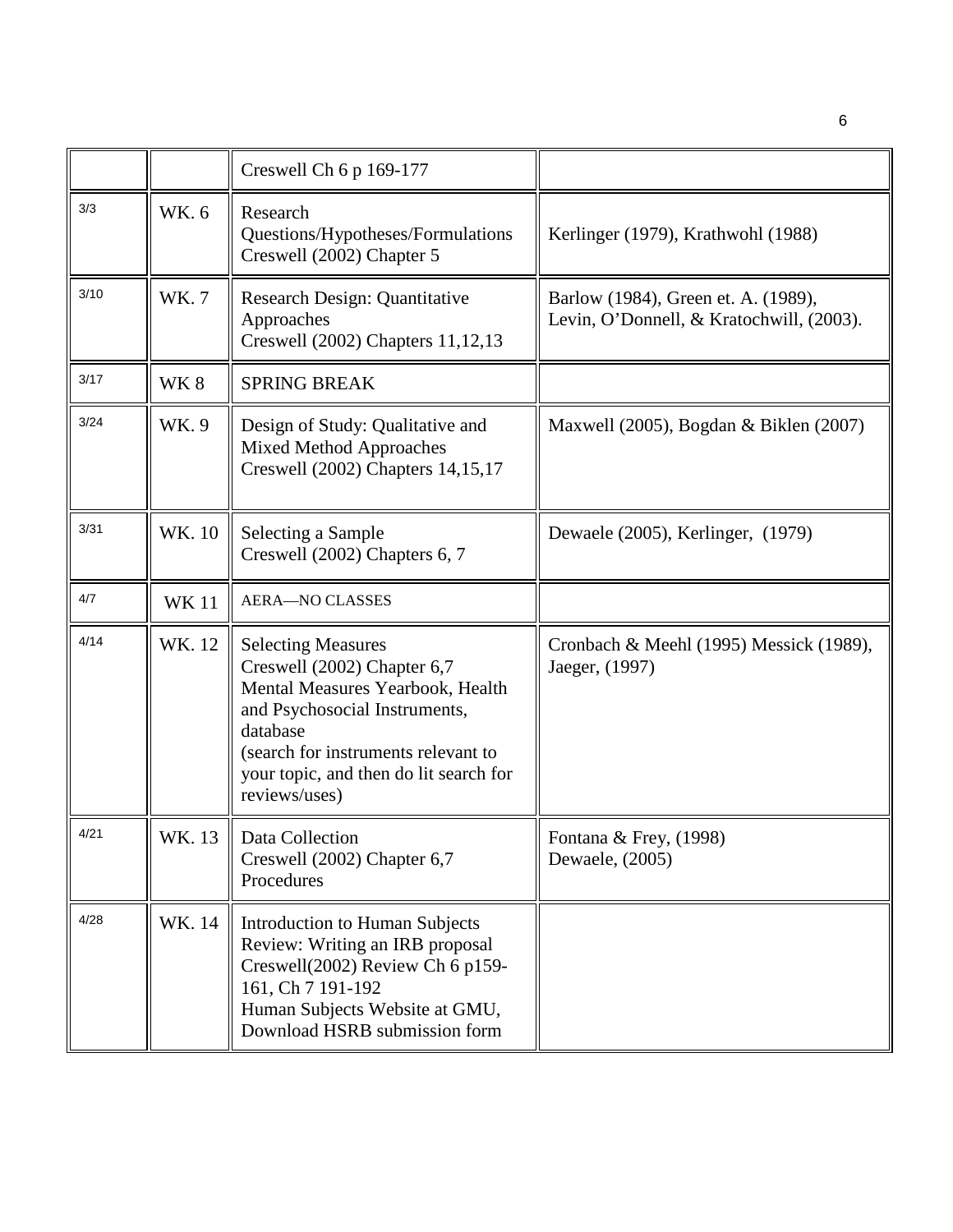| 5/5  | WK. 15 $\parallel$ Proposed Analysis of Results<br>Creswell $(2002)$ Ch 8,9 | Heiman, (2000), Cohen, (1994) |
|------|-----------------------------------------------------------------------------|-------------------------------|
| 5/12 | WK. 16   Presentations                                                      |                               |

# RUBRIC FOR RESEARCH PAPER SEQUENCE I AND II

|                                                                      |                                                                                                                                                                                                                                                                                                                                | <b>LEVEL OF</b><br><b>PERFORMANCE</b>                                                                                                                                             |                                                                                                                                  |                                                                                                 |       |
|----------------------------------------------------------------------|--------------------------------------------------------------------------------------------------------------------------------------------------------------------------------------------------------------------------------------------------------------------------------------------------------------------------------|-----------------------------------------------------------------------------------------------------------------------------------------------------------------------------------|----------------------------------------------------------------------------------------------------------------------------------|-------------------------------------------------------------------------------------------------|-------|
| Criteria                                                             | Distinguished                                                                                                                                                                                                                                                                                                                  | Proficient                                                                                                                                                                        | <b>Basic</b>                                                                                                                     | Unsatisfactory                                                                                  | Score |
| Purpose &<br>Significance<br>of the Study<br>Review of<br>Literature | The student<br>described in<br>detail the<br>purpose and<br>significance of<br>study. The<br>student provided<br>a complete high<br>quality literature<br>review which<br>cites relevant<br>references, cites<br>current as well as<br>earlier research<br>and deals with<br>relevant theories<br>or theoretical<br>frameworks | The student<br>described in<br>detail the<br>purpose and<br>significance of<br>study. The<br>student<br>provided a<br>quality<br>literature review<br>citing relevant<br>research | The student<br>described in<br>detail the<br>purpose of the<br>study. The<br>student<br>provided a<br>basic literature<br>review | The student<br>was unable to<br>provide<br>purpose of the<br>study or a<br>literature<br>review |       |
| Quantitative<br>Proposals:<br>Hypothesis                             | The student<br>clearly stated a<br>significant and<br>testable<br>hypothesis. The<br>hypothesis is<br>important enough<br>to be researched<br>in terms of its<br>significance<br>concerning what<br>is already known                                                                                                           | The student<br>stated a<br>significant and<br>testable<br>hypothesis.                                                                                                             | The student<br>stated a<br>testable<br>hypothesis.                                                                               | The student<br>was unable to<br>state a<br>hypothesis.                                          |       |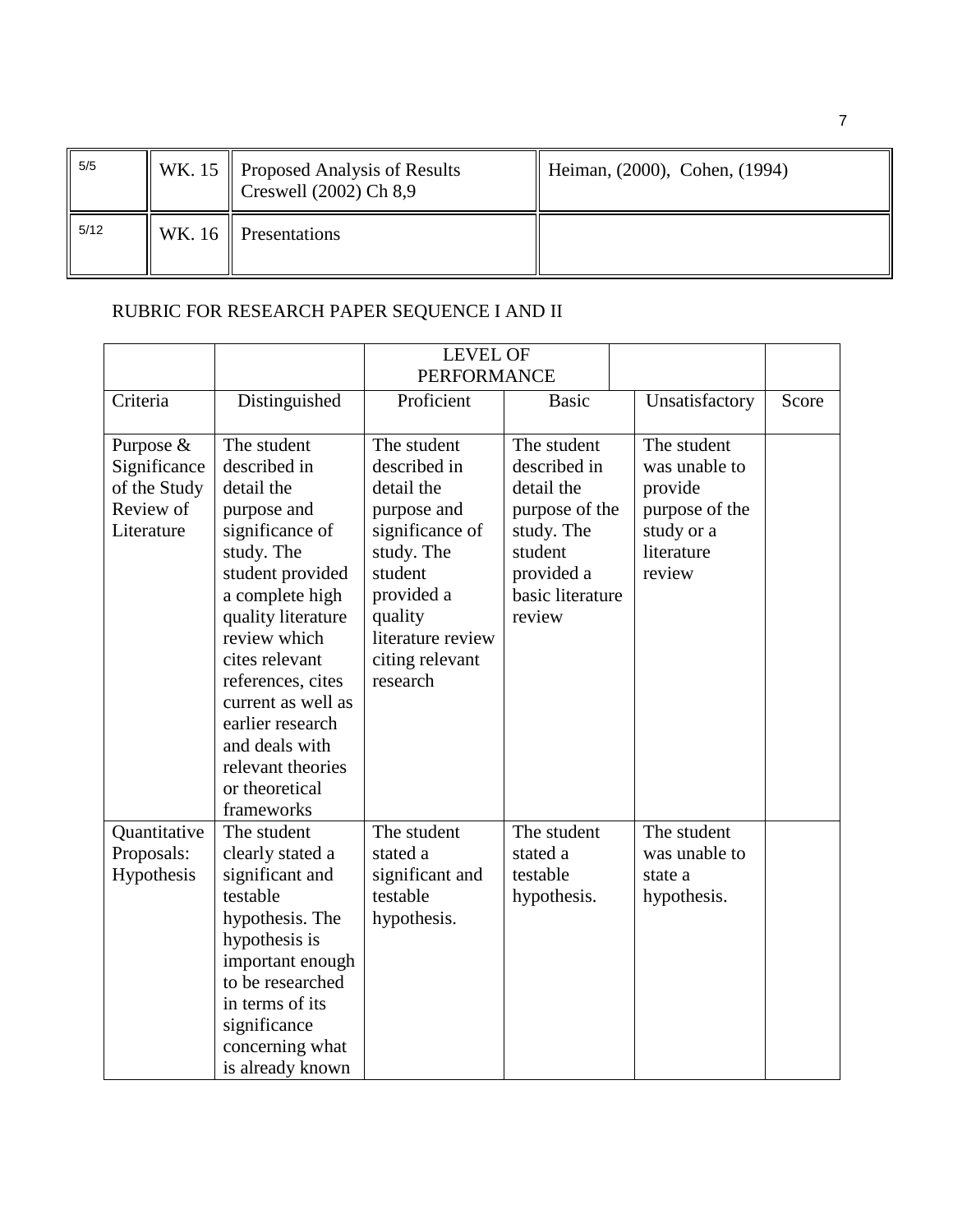|              | about the areas of  |                   |                |                |  |
|--------------|---------------------|-------------------|----------------|----------------|--|
|              | research and/or     |                   |                |                |  |
|              | an existing         |                   |                |                |  |
|              | theory or           |                   |                |                |  |
|              | theoretical         |                   |                |                |  |
|              | framework           |                   |                |                |  |
| Qualitative  | The student         | The student       | The student    | The student    |  |
| research     | provided a          | provided a        | provided a     | failed to      |  |
| proposals:   | research question   | research          | research       | provide a      |  |
| Research     | well-aligned        | question well-    | question       | research       |  |
| Questions    | with the other      | aligned with      | somewhat       | question.      |  |
|              | dimensions of       | other             | aligned to the |                |  |
|              | the research        | dimensions of     | other          |                |  |
|              | design, a           | the research      | dimensions of  |                |  |
|              | sufficient          | design.           | the research   |                |  |
|              | rationale for       |                   | design.        |                |  |
|              | choosing a          |                   |                |                |  |
|              | particular          |                   |                |                |  |
|              | question, and       |                   |                |                |  |
|              | described a         |                   |                |                |  |
|              | process that        |                   |                |                |  |
|              | allows for          |                   |                |                |  |
|              | evolution of the    |                   |                |                |  |
|              | research question   |                   |                |                |  |
| Methods:     | The student         | The student       | The student    | The student    |  |
| Quantitative | provided a          | provided a        | provided a     | was unable to  |  |
|              | feasible design     | feasible design   | design which   | provide a      |  |
|              | which maximizes     | which addresses   | includes       | design for the |  |
|              | the reliability and | the reliability   | design,        | study          |  |
|              | validity of the     | and validity of   | procedures,    |                |  |
|              | measures of         | the measures of   | sample         |                |  |
|              | her/his variables.  | her/his           | measures.      |                |  |
|              | The design of the   | variables. The    |                |                |  |
|              | included design,    | design of the     |                |                |  |
|              | procedures,         | study will        |                |                |  |
|              | sample measures     | include design,   |                |                |  |
|              |                     | procedures,       |                |                |  |
|              |                     | sample            |                |                |  |
|              |                     | measures          |                |                |  |
| Methods:     | The student         | The student       | The student    | The student    |  |
| Qualitative  | provided clear      | provided          | provided some  | failed to      |  |
|              | and justifiable     | sufficient        | rationale for  | provide a      |  |
|              | rationale for the   | rationale for the | sample         | rationale for  |  |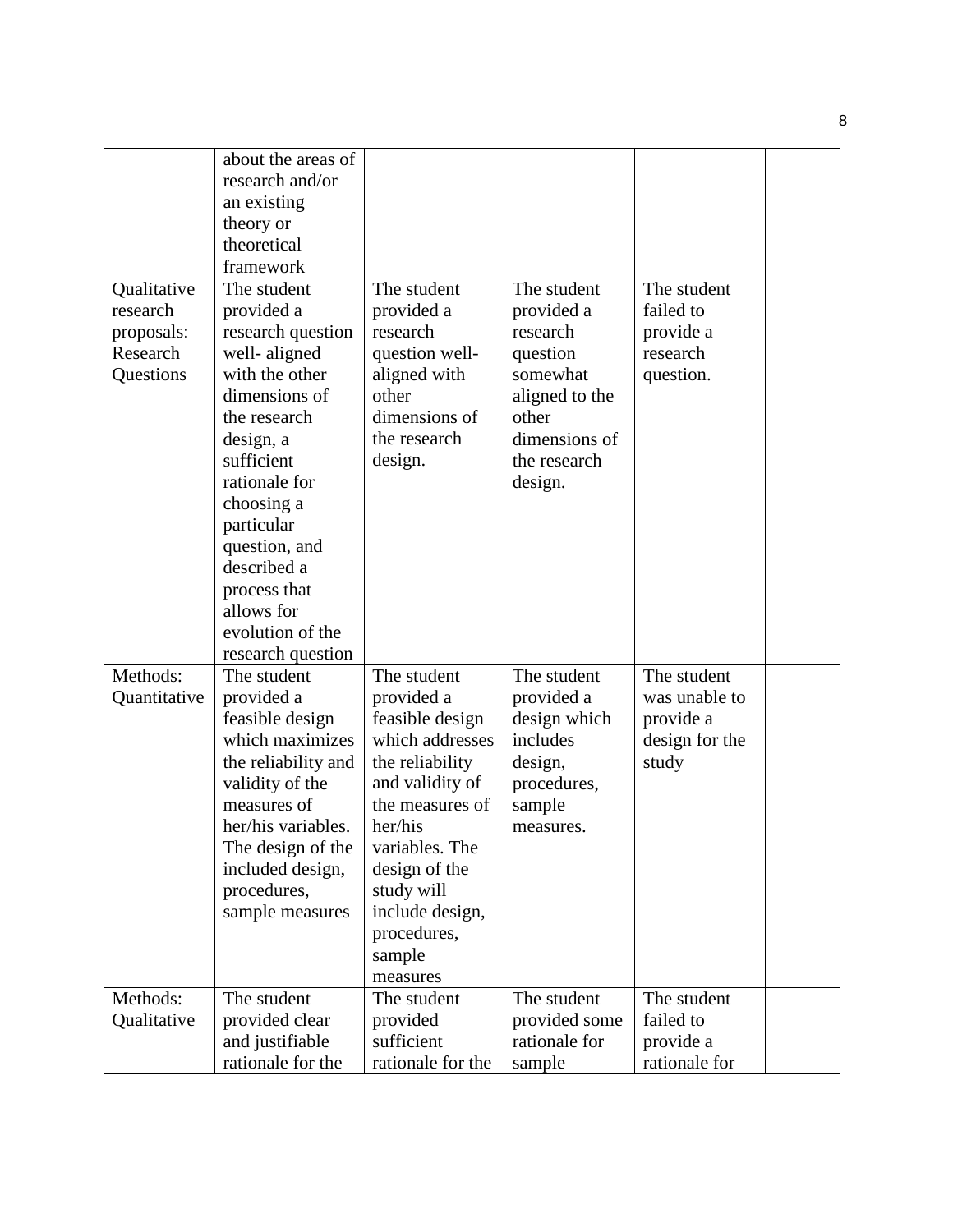|                                   | selection of a<br>study<br>site/sample, an<br>outline of data<br>collection<br>procedures that<br>are flexible and<br>iterative, and an<br>account of how<br>the process of<br>analysis will be<br>approached.                                                            | selection of the<br>study<br>site/sample,<br>outlined data<br>collection<br>procedures and<br>gave an account<br>of how the<br>process of<br>analysis will be<br>approached. | selection, data<br>collection and<br>some outline<br>of procedures<br>and analysis.                          | sample<br>selection, data<br>collection and<br>analysis.                                                                     |  |
|-----------------------------------|---------------------------------------------------------------------------------------------------------------------------------------------------------------------------------------------------------------------------------------------------------------------------|------------------------------------------------------------------------------------------------------------------------------------------------------------------------------|--------------------------------------------------------------------------------------------------------------|------------------------------------------------------------------------------------------------------------------------------|--|
| Data<br>Collection<br>and Results | The student used<br>appropriate<br>statistical<br>techniques,<br>descriptive,<br>inferential to<br>analyze the data<br><i>(quantitative</i><br>research). OR the<br>student used<br>appropriate<br>coding and<br>interpretive<br>procedures<br>(qualitative<br>research). | The student<br>used<br>appropriate<br>statistical<br>techniques or<br>qualitative<br>analysis<br>techniques.                                                                 | The student<br>used<br>appropriate<br>statistical<br>techniques or<br>qualitative<br>analysis<br>techniques. | The student<br>was unable to<br>use<br>appropriate<br>statistical<br>techniques or<br>qualitative<br>analysis<br>techniques. |  |
| Discussion<br>Section             | The student<br>provided a<br>thorough<br>discussion which<br>includes a<br>discussion of the<br>results, limitation<br>and future<br>research                                                                                                                             | The student<br>provided<br>discussion<br>which includes<br>a discussion of<br>the results,<br>limitation and<br>future research                                              | The student<br>provided a<br>basic<br>discussion of<br>the results                                           | The student<br>was unable to<br>provide a<br>thorough or<br>discussion                                                       |  |
| Mechanics<br>of Paper             | The student<br>provided a well<br>written research<br>papers which<br>adhered to the                                                                                                                                                                                      | The student<br>provided an<br>average written<br>research papers<br>which adhered                                                                                            | The student<br>provided a<br>research paper<br>which missed<br>several vital                                 | The student<br>was unable to<br>provide a final<br>draft of the<br>research paper                                            |  |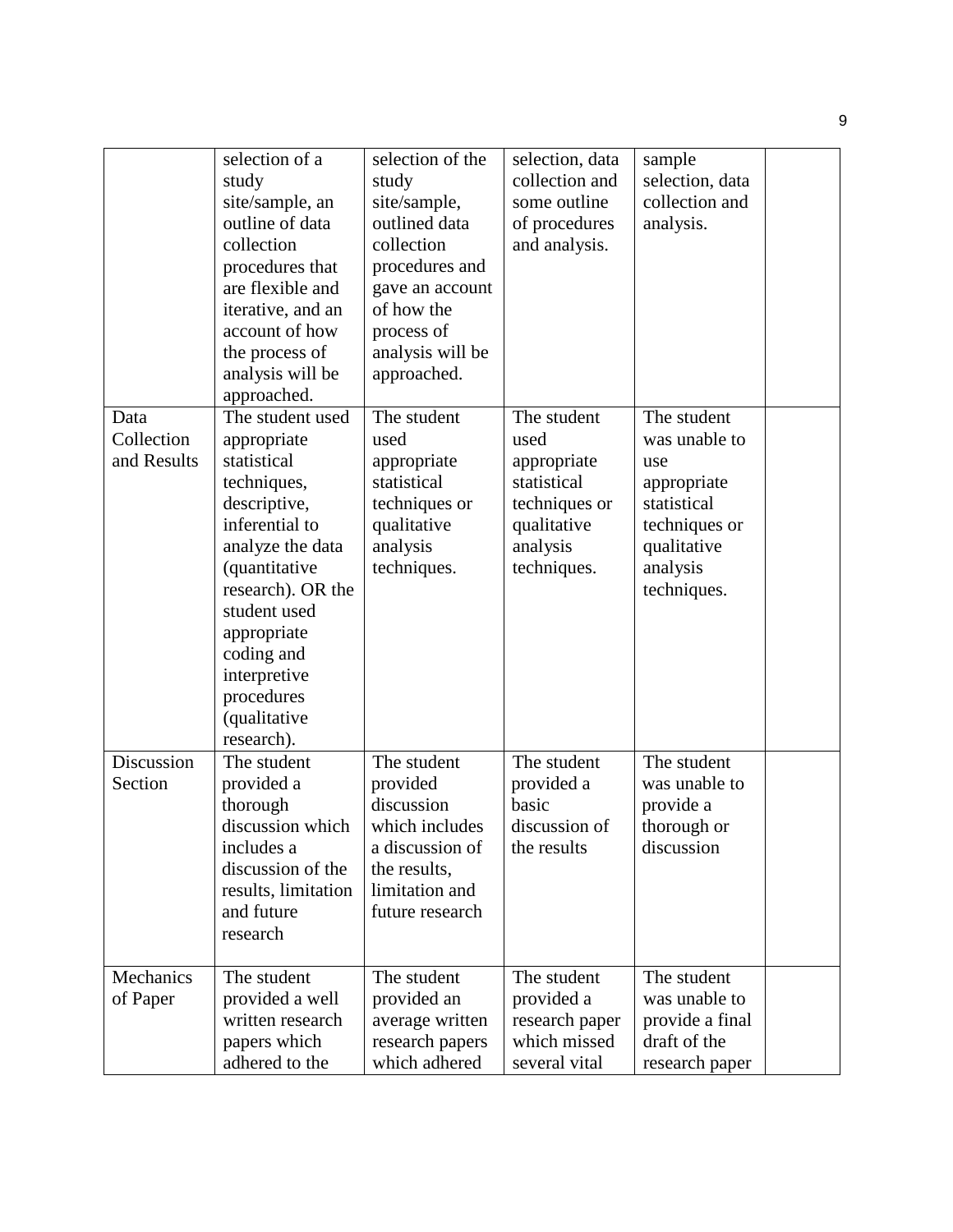|                   | <b>APA Publication</b><br>Manual<br>Guidelines.                                                                                          | to the APA<br>Publication<br>Manual<br>Guidelines.                                                                        | elements of a<br>research paper<br>outlined in the<br>APA.<br>Publication<br>Manual<br>Guidelines.    |                                                                       |  |
|-------------------|------------------------------------------------------------------------------------------------------------------------------------------|---------------------------------------------------------------------------------------------------------------------------|-------------------------------------------------------------------------------------------------------|-----------------------------------------------------------------------|--|
| Poster<br>Session | The student<br>provided an<br>excellent poster<br>presentation that<br>adhered to the<br><b>APA</b> Publication<br>Manual<br>Guidelines. | The student<br>provided a<br>poster<br>presentation<br>that adhered to<br>the APA<br>Publication<br>Manual<br>Guidelines. | The student<br>provided a<br>poster<br>presentation<br>that was<br>missing<br>several key<br>elements | The student<br>was unable to<br>construct a<br>poster<br>presentation |  |

#### Reading List

American Psychological Association. (2010). *Publication manual of the American* 

*Psychological Association* (6<sup>th</sup> ed). Washington, DC: Author.

Barlow, D.H., & Hersen, M. (1984). *Single case experimental designs: Strategies for studying*

*behavior change.* New York: Pergamon.

Bogdan, R. & Biklen, S. (2007). *Qualitative research for education: An introduction to theory and methods* (5th ed.). Needham Heights, MA: Allyn & Bacon.

Charman, K. (2000). Grounded theory: Objective and constructivist methods. In N. K.

Denzin & Y.S. Lincoln (Eds.), *Handbook of qualitative research* (2<sup>nd</sup> ed., pp.509-535).

Thousand Oaks, CA: Sage.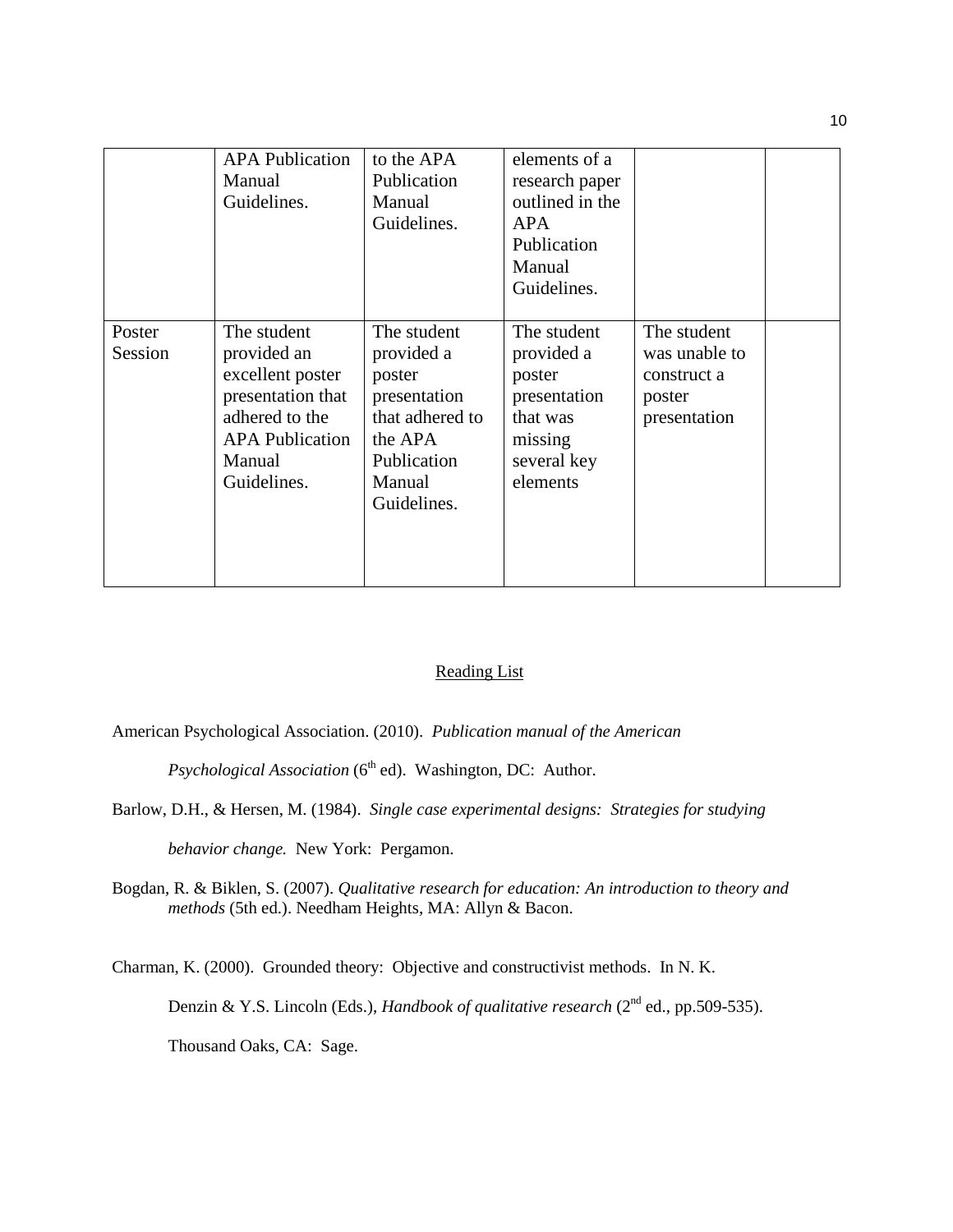Cronbach, L.J., & Meehl, P.E. (1995). Construct validity in psychological tests. *Psychological Bulletin, 52*(4), 281-302.

Cohen, J. (1994). The earth is round (p < .05). *American Psychologist, 49*, 997-1004.

- Dewaele, J. (2005). Questionnaires in second language research, construction, administration and processing. *International Journal of Bilingual Education & Bilingualism, 8*(1), 98-99.
- Fitzgerald, S. M., Rumrill, Jr., P. D. (2005). Quantitative alternatives to narrative reviews for understanding existing research literature. *Work: Journal of Prevention, Assessment & Rehabilitation*, 24(3), 317-323.
- Fontana, A., & Frey, J.H. (1998). Interviewing: The art of science. In N.K. Denzin & Y.S. Lincoln (Eds.), *Collecting and Interpreting qualitative research* (pp.47-78). Thousand Oaks, CA: Sage Publications, Inc.
- Fueyo, V., & Koorland, M.A. (1997). Teacher as researcher: A synonym for professionalism. *Journal of Teacher Education, 48*(5), 336-344.

Girden, E.R. (2001). *Evaluating research articles from start to finish* (2<sup>nd</sup> ed). Thousand Oaks, CA: Sage.

Green, J.C., Caracelli, V.J., & Graham, W.F. (1989). Toward a conceptual framework for mixedmethod evaluation designs. *Educational Evaluation and Policy Analysis, 11*, 255-274.

Heiman, G.W. (2000). Basic statistics for the behavioral sciences. Boston: Houghton Mifflin.

- Jaeger, R. M. (1997). *Survey research methods in education*. In R. M. Jaeger (Ed.), Complementary methods for research in education (2nd ed., pp. 449-476). Washington, DC: American Educational Research Association.
- Kerlinger, F. N. (1979). *Behavioral research: A conceptual approach.* New York: Holt, Rinehart & Winston.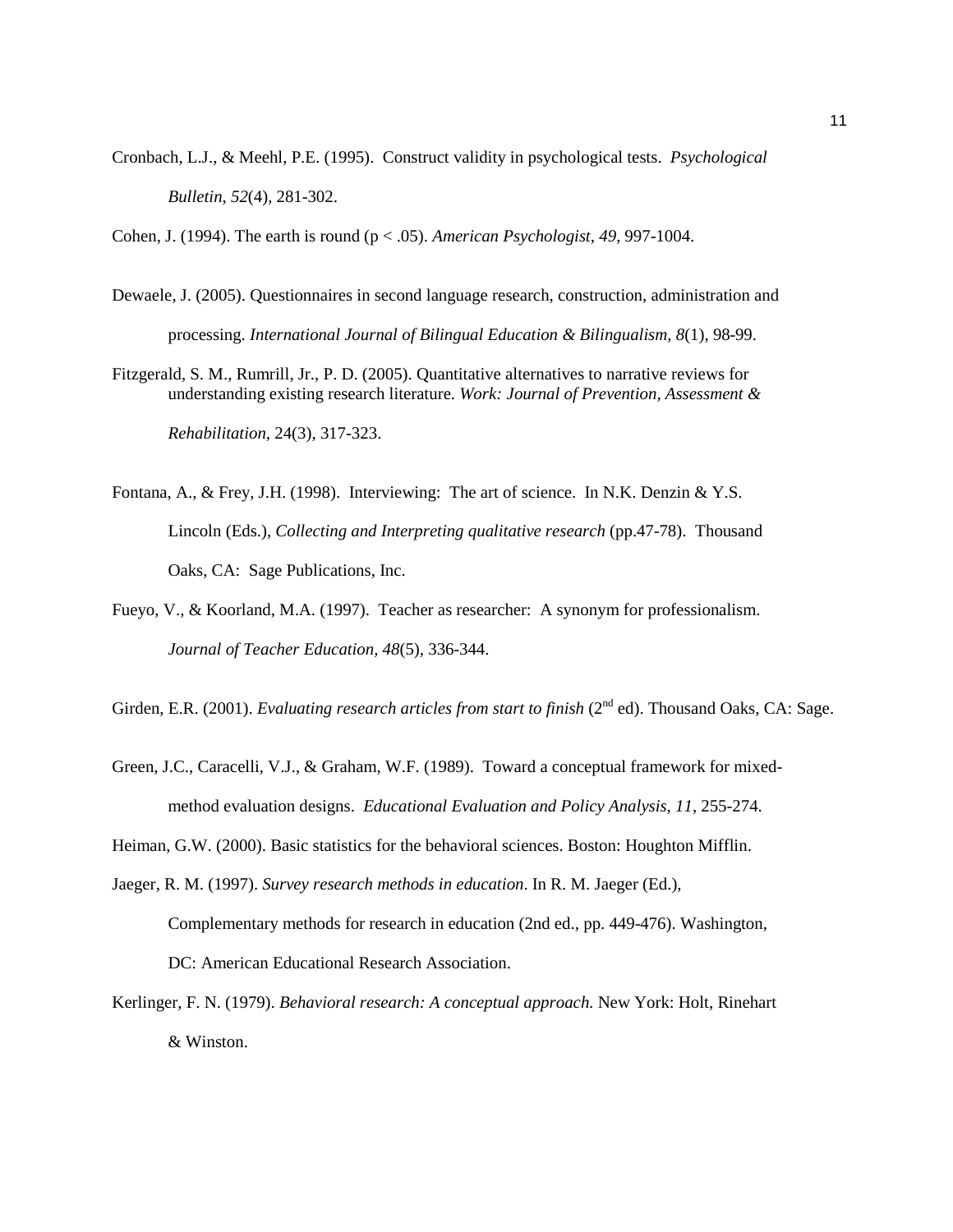- Krathwohl, D. R. (1988). *How to prepare a research proposal: Guidelines for funding and Dissertations in the social and behavioral sciences.* Syracuse, NY: Syracuse University Press.
- Levin, J.R., O'Donnell, A.M., & Kratochwill, T.R. (2003). Educational/psychological intervention research. In W.M. Reynolds & G.E. Miller (Eds.), *Handbook of psychology* (pp. 557-581). Hoboken, NJ: Wiley.
- Locke, L.F., Spirduso, W.W., & Silverman, J.J. (1999). *Proposals that work: A guide for planning dissertations and grant proposals* (4<sup>th</sup> ed.). Thousand Oaks, CA: Sage Publications, Inc.
- Maxwell, J. A. (2005). Qualitative research design: An interactive approach ( $2<sup>nd</sup>$  ed). Thousand Oaks, CA: Sage Publications.
- Messick, S. (1989). Validity. In R.L. Linn (Ed.), *Educational measurement*. (3<sup>rd</sup> ed., pp.13-103) Washington, DC: American Council on Education and the National Council on Measurement in Education.
- Odom, S. L. Brantlinger, E., Gersten, R. (2005). Research in special education: Scientific methods and evidence-based practices. *Exceptional Children, 71*(2), 137-148.
- Slavin, R.E. (2003). A reader's guide to scientifically based research. *Educational Leadership, 60*(5), 12-16.
- Walberg, H.J. (1986). Synthesis of research on teaching. In M. Wittrock (Ed.). *Handbook of research on teaching* (3<sup>rd</sup> ed., pp.214-229). New York: Macmillan.
- Wiersma, W. & Jurs, S. G. (2009). *Research methods in education: An introduction (9th ed.)* Boston: Allyn and Bacon.

Wilkinson, A.M. (1991). *The scientist's handbook for writing papers and dissertations.*